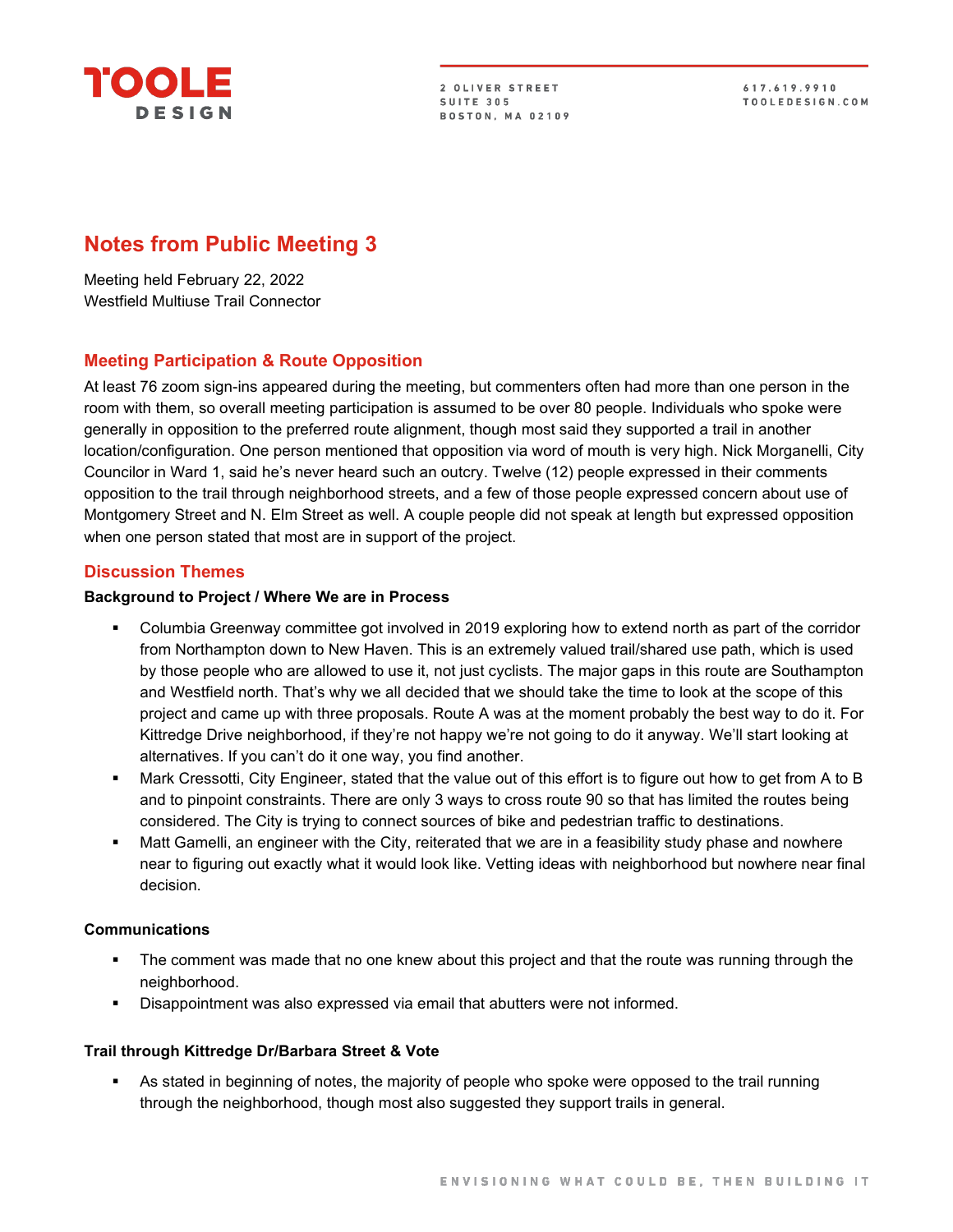- Mark Cressotti, City Engineer, stated that they are not going to pursue a trail through the neighborhood until at least 50% of the neighborhood support it. Mark also stated in a separate meeting that they are open to other proposals.
	- $\circ$  Meeting attendees were interested in more clarity on what the 50% support meant, if they would get a vote. Mark responded no vote would be held but that the conversation would continue and future opportunity would be provided to residents to comment on alternatives. The City will take a look at what can be done and how can we put funding resources in place to achieve some sort of an identified route. Every effort would be made to have an in-person meeting.
	- $\circ$  One person expressed that it sounded like a petition is needed, and Mark agreed they could pursue that.
	- $\circ$  Another person wanted to know if it's just people directly abutting the trail or anyone in the neighborhood who gets a say.
		- City responded it's the whole neighborhood not just direct abutters
	- $\circ$  Another individual asked who the point person would be going forward and when people will get to see alternate proposals.
		- Mark said he doesn't have an answer on alternatives as he's leaving, but the City will be looking for how to avoid Kittredge Dr neighborhood. Certainly will be doing outreach and discussing various proposals, and nothing's going to happen overnight.
- Mark also stated that it is not atypical for people to be concerned starting out. Western Ave had all the same concerns and reasoning (snow, people at my door). Now they're saying, what an enhancement to my neighborhood. People's opinions will change about the trail in years to come.
- Mark stated the City does not act as an ogre against neighborhood concerns.
	- » One commenter said Kittredge Drive has seen the City do that. Sewer line went down the street. Feel like we have no say and are just going to get told what's going to happen.

# **Concerns about Use of Kittredge Dr/Barbara Street**

- Desire to know how many people might be going through neighborhood if trail built.
	- $\circ$  City responded that 1500 people a day were counted along the Columbia Greenway Rail Trail in the urban center when usage spiked during the pandemic.
	- o Someone stated that sounds like a lot
- One commenter stated this is an old school family neighborhood with a lot of people who walk dogs, joggers. In reality we have a lot of cars that speed up and down this street. How fast people drive needs to be taken into consideration. Now gonna increase traffic with someone who's a true cycler. How will that be addressed?
	- » Another commenter stated that bikes only go 10-15 mph and not super fast. A lot of what I heard are existing conditions, that people [bikes/cars] are going too fast. A couple options: keep the potholes, consider rumble strips.
- I live right at the peak of the hill. People would be coming through what would be my yard, constantly.
- Property values do go up for bike trail that is a separate trail with a tree buffer. Yes, as you ride by you're getting glimpses of people's homes. Those are the ones that come up with studies [vs trails directly onstreet]. Want to reinforce that those are false analogies [to say property values will go up].
- The hill is being ignored. People will be flying downhill and flying across Sunset and they're going to get hit or to hit someone.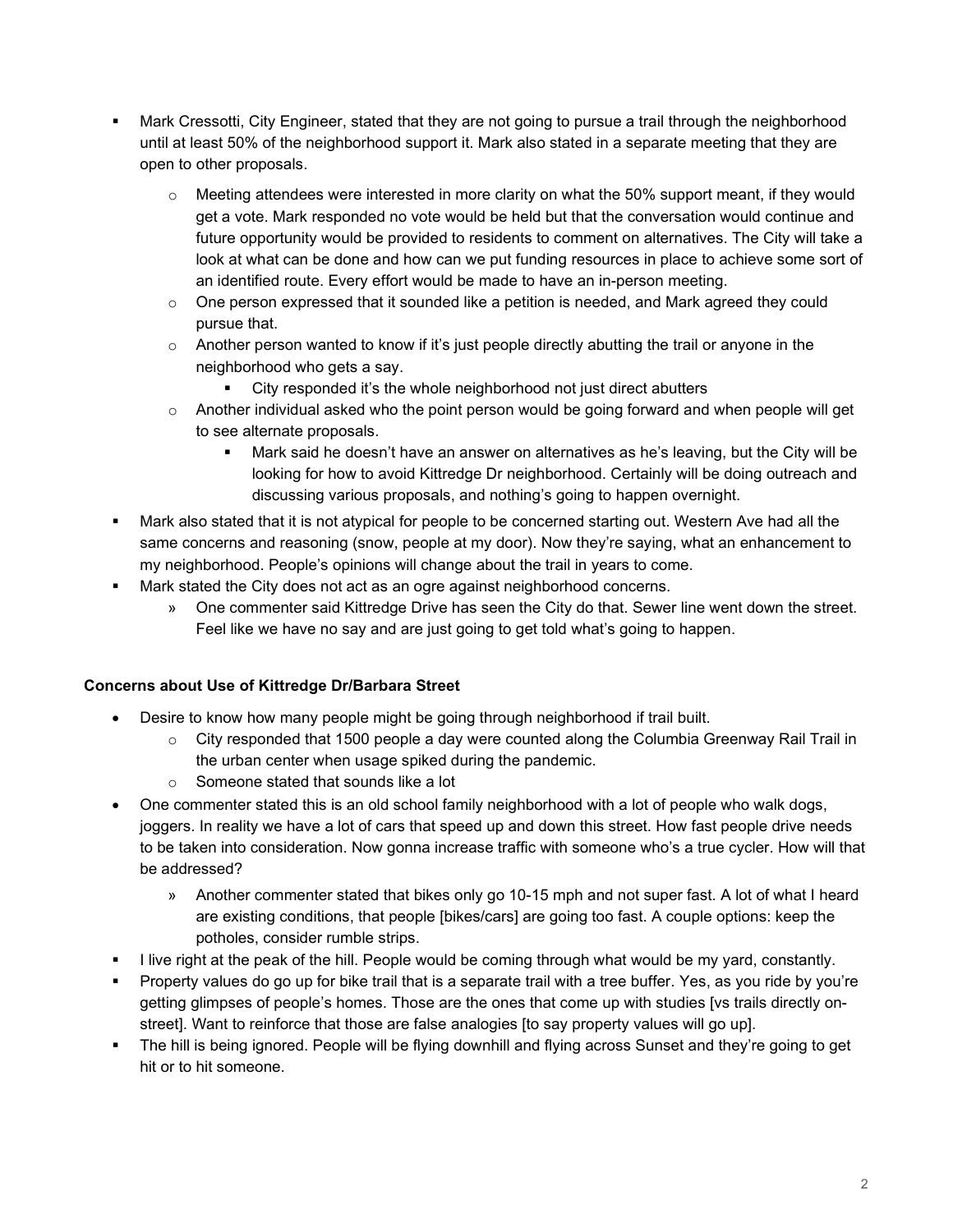# **Crime**

- One individual spoke about being robbed. Crime has increased in this area.
- Encountered someone Pilgrim/Plymouth. Siminy trail. Mention they've had their bike stolen, potted plants stolen.
- One commenter is concerned about her kids walking home from school and being alone at home for a short time with an active bike path. Would the school provide bussing?

# **Safety along Montgomery Street/at Intersections**

- It's crazy to be going along Montgomery Street. A child was killed at Crown/Prospect/Montgomery intersection. There are a lot of dump trucks going through there.
	- » The Councilor also agrees with the commenter about the intersection being unsafe
	- » Toole Design responded to this comment saying that it's awful someone was killed and that one of the aims of our company's work is to redesign intersections to make them safer
- Nick Morganelli, City Councilor in Ward 1, expressed that bikes are vehicles, can be on the roadway, but families should not be mixed with traffic, especially Southampton Road. Not against rail trail but completely against rail trail being dumped onto a Main Road. Not sure what the people in Boston are thinking about.
- One commenter stated, I love the existing bike trail in Westfield. I grew up in Prospect Hill area and so am very familiar with Prospect Hill, Montgomery St, and have concerns about phases of the route. Look like it wants to connect up near New Corner in addition to Prospect Hill apartments. Montgomery is a narrow street as it is. A lot of traffic on route with high school, buses, and people driving out to nearby towns. Can't compare to Western Ave, which is a more rural setting. I know I'd be scared taking kids of bike trail along Montgomery Rd or DOT's wisdom with Southampton Rd. Particularly with winter.
- A student at Westfield State made responded to comments about people not wanting to use busy roads by stating that traffic calming will help make the roads safer.

# **N. Elm Street**

- Two people expressed concern with shutting down a lane on N Elm
- Mark, in response to a comment, said you're right the City and Commonwealth spent considerable time investing in downtown but we'll be studying N Elm and what this means
	- » A lot of people further down at Orange Street said it's difficult to get out of there
	- » People speed in right hand land just to clear through so don't necessarily need the lane
- In terms of getting to Women's Temperance whole reason we got a second bridge [was to expand capacity] – so taking a lane not a great idea. Steep hill would really need a Memorial Drive (Cambridge) type bridge for trail users.
- One commenter, a student at Westfield State, said we don't need 3 lanes of southbound traffic when rightmost lane goes to Orange St and people just cut in at last second. Will create both a bike lane and a traffic calming measure by taking away a lane.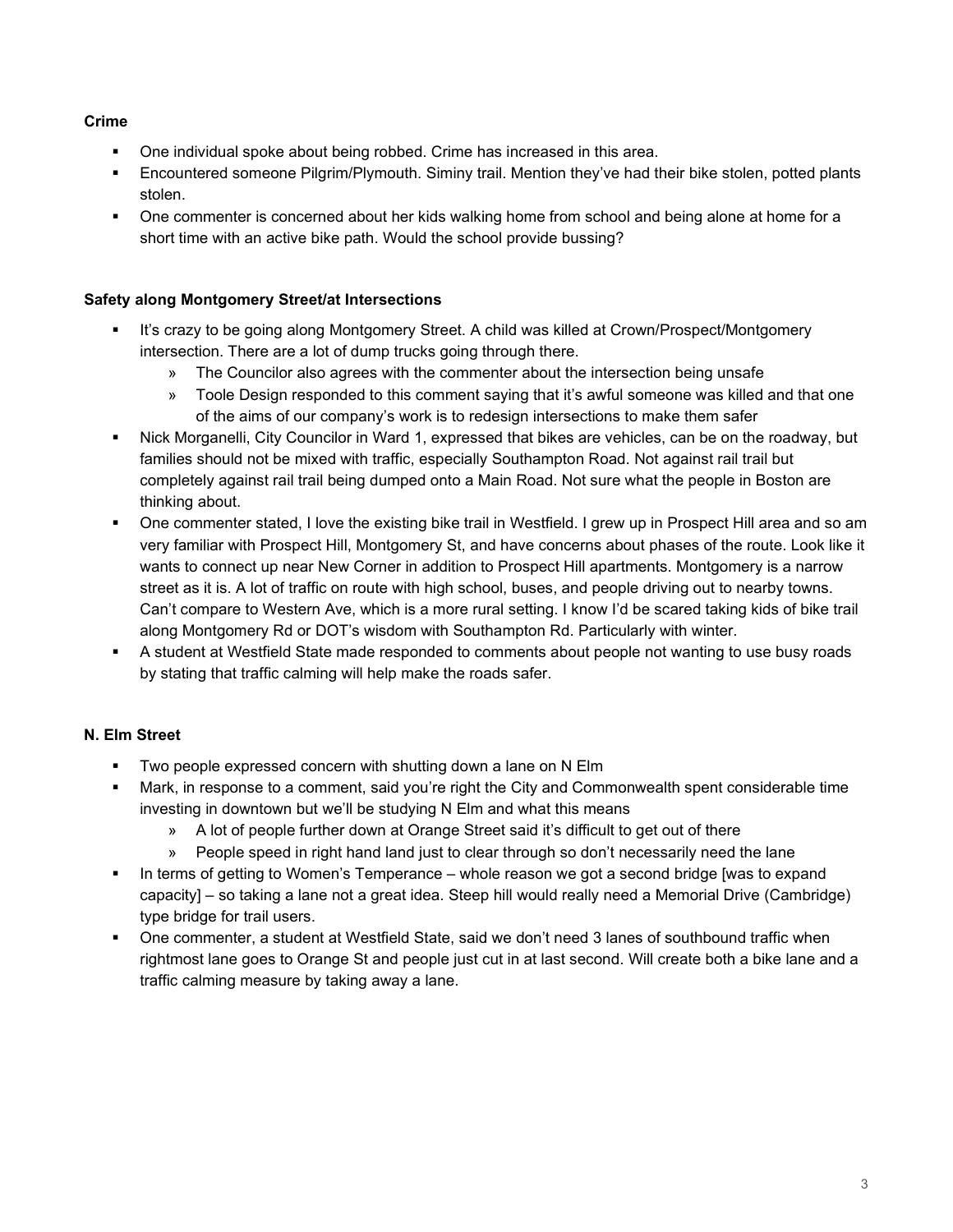# **Southampton Road / Route 10/202**

- Mark stated that the State had wanted to just do pavement improvements along Southampton Road, but the City pointed out what happens on that road operationally with left turns, and now MassDOT is incorporating a multiuse trail.
- City stated that Western Ave shared us path works with many crossings, has just as many breaks and driveways.
	- » Another individual said Western Ave was not comparable as it's more rural

# **Rail Trail/Pioneer Valley Railroad**

- One person commented that you've got to get Pioneer Valley Railroad to work with you and widen their space. That's the only feasible route north. Doesn't make sense when existing rail is what rail trail is for. Doesn't make sense to go through back yards.
- Another commenter stated that are also in support of the rail route.
- City responded they have no temperament to be in an adverse position with Pioneer Valley Railroad. If PVRR is not for using their space, we're going to have to find another way to [route a trail].

# **Snow Maintenance**

- When asked what's the plan for snow removal, City responded generally we don't clear snow on off-road paths. If it's on-road adjacent, the policy is that we clear it like a sidewalk.
- Commenter asks that extra consideration be given to where snow will be put with increased snowstorms

# **Parking**

- Is there any thought about people using the parking area near Southampton road elementary school?
	- » Mark: Needs further thought. Whatever we do will need to be in compliance with schools

# **Alternatives Proposed by Attendees**

- At least two commenters reiterated the railroad route as the best route
- A few people stated they are not against the trail but would like to see other options.
- Stay on Arm Brook reservoir and do not come over a levy. Come up on back side. Will have to do some work in the woods. Come up on Servistar Road. A gentlemen mentioned that was swampland. It's not swampland. Very rutted. Come up on Servistar and connect with Southampton Rd.
	- » Another commenter agreed about going around the reservoir. The trail can be headed toward soccer field at middle school. Would be in all woods and avoid traffic. Wouldn't affect the neighborhood. Kids used running path all the time.
- Mark stated there's merit in some of the alternatives so will look at those.

# **Connectivity/Regional Connection**

 One commenter stated he was coming in with the 10,000 foot view. Westfield is one of the big challenges. What's really important is connectivity. Where do you want to go? If it goes through Kittredge or not I think it's irrelevant. I do wonder a little bit about going up Lockhouse Rd. Also wonder about interchange and coming out on Barnes Street. From perspective it's how we route the major distance. Half the time I'm on East Mountain Rd. We've heard a lot about Kittredge. When I look at this I'm